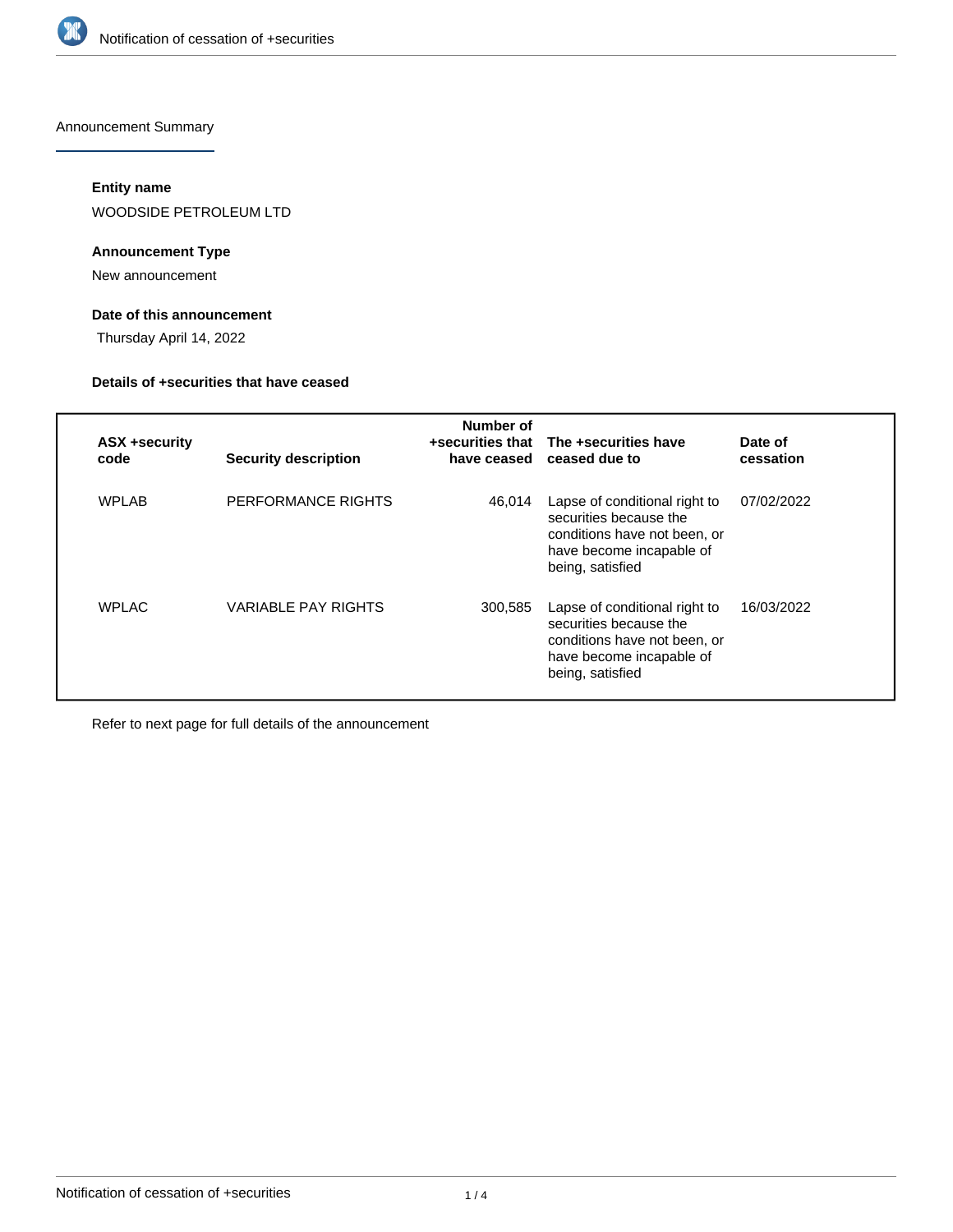

Part 1 - Announcement Details

# **1.1 Name of +Entity**

WOODSIDE PETROLEUM LTD

We (the entity named above) provide the following information about our issued capital.

**1.2 Registered Number Type** ABN

**Registration Number** 55004898962

**1.3 ASX issuer code** WPL

**1.4 The announcement is** New announcement

# **1.5 Date of this announcement**

14/4/2022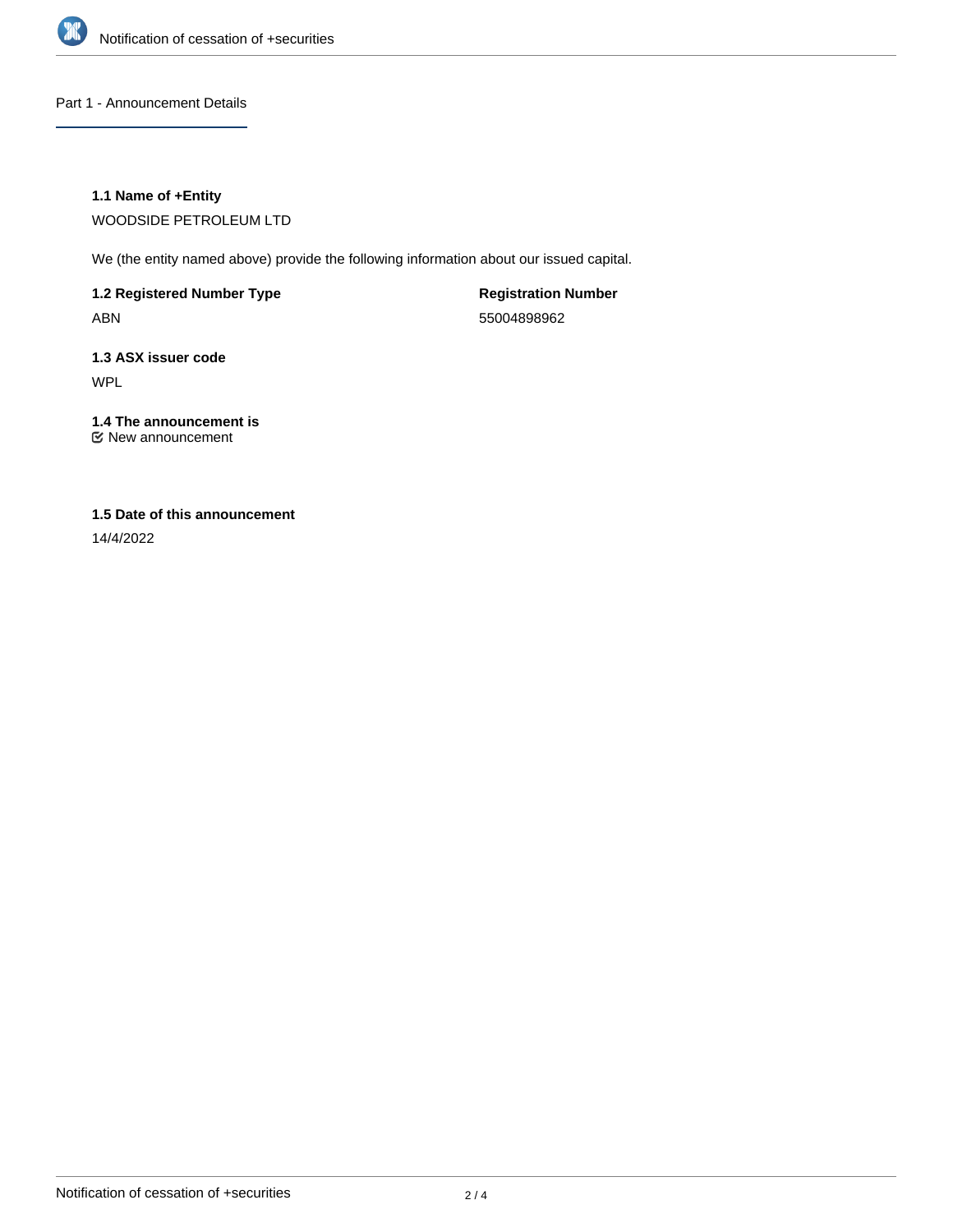

#### Part 2 - Details of +equity securities or +debt securities that have ceased

# **ASX +Security Code and Description**

WPLAC : VARIABLE PAY RIGHTS

#### **Unquoted +equity securities that have ceased**

**Number of securities that have ceased**

300,585

### **Reason for cessation**

Lapse of conditional right to securities because the conditions have not been, or have become incapable of being, satisfied

#### **Date of cessation**

**Is the entity paying any consideration for the cessation?** No

#### 16/3/2022

#### **Any other information the entity wishes to notify to ASX about the cessation?**

Variable Pay Rights lapsed at various dates during the quarter ending 31 March 2022.

# **ASX +Security Code and Description** WPLAB : PERFORMANCE RIGHTS

# **Unquoted +equity securities that have ceased**

#### **Number of securities that have ceased**

46,014

### **Reason for cessation**

Lapse of conditional right to securities because the conditions have not been, or have become incapable of being, satisfied

|  | Date of cessation |
|--|-------------------|
|  |                   |

7/2/2022

**Is the entity paying any consideration for the cessation?** No

# **Any other information the entity wishes to notify to ASX about the cessation?**

Performance Rights lapsed at various dates during the quarter ending 31 March 2022.